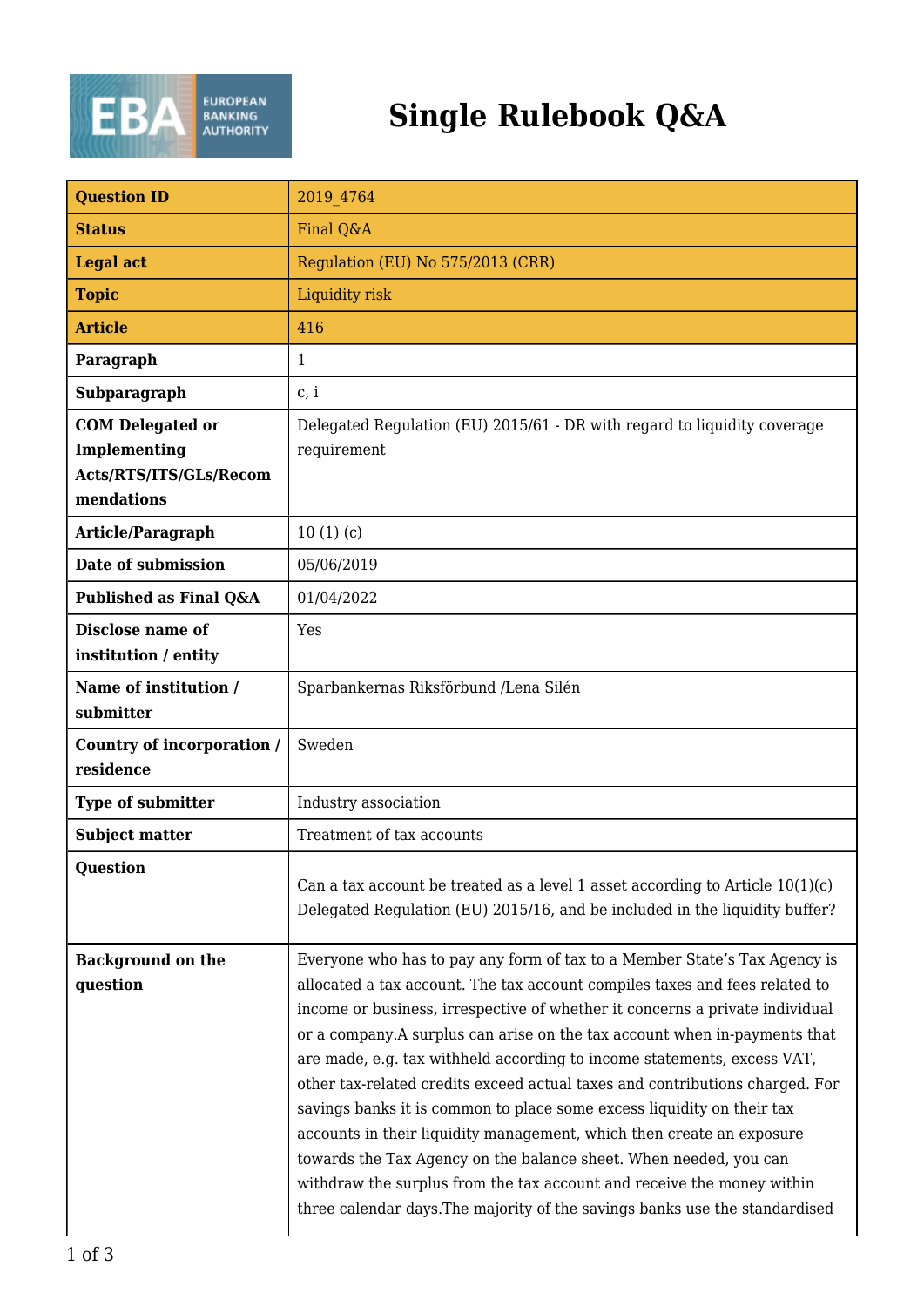approach to calculate the capital requirements for credit risk, and the exposure towards the Tax Agency is treated as an exposure towards the central government and receives a 0 % risk weight according to Article 114 of Regulation (EU) 575/2013. The exposure is also exempted from the large exposure framework according to Article 400(1) of the same regulation.To be classified as a liquid asset in the liquidity buffer when calculating the liquidity coverage ratio, the asset must fulfil the general and operational requirements in Title II of the Delegated regulation (EU) 2015/16.Against this background, it is unclear whether an exposure towards the Tax Agency could be considered to meet the requirements and thereby be eligible to be classified as an exposure towards the Swedish central government and treated as a level 1 asset in the liquidity buffer according to Article 10(1)(c) of the Delegated Regulation.

## **Final answer**

In order to qualify as liquid assets, general requirements for liquid assets and operational requirements according to Article 7 and 8 of the Delegated Regulation (EU) 2015/61 (LCR DA) must be fulfilled. A surplus on a tax account does not fulfil the general and operational requirements and therefore does not qualify as liquid assets.

Article 7(2) of the LCR DA stipulates that liquid assets must be legally and practically available at any time the following 30 calendar days. Article 8(2) of the LCR DA stipulates that credit institutions shall have ready access to their holdings of liquid assets and be able to monetise them at any time during the 30 calendar day stress period via outright sale or repurchase agreement on generally accepted repurchase markets. A liquid asset shall be deemed readily accessible to a credit institution where there are no legal or practical impediments to the credit institution's ability to monetise such an asset in a timely fashion. In addition, Article 8(3)(b) of the LCR DA states that, unless the liquid assets are placed in a separate pool directly under the control of the liquidity management function, internal systems and controls must be put in place to give the liquidity management function effective operational control to monetise the holdings of liquid assets at any point in the 30 calendar day stress period as well as to access the contingent funds without directly conflicting with any existing business or risk management strategies.

Although a surplus on a tax account can quickly be withdrawn at a given time, it is reasonable to assume that the institution might prioritise the use of those monies and keep them for the fulfilment of potential tax obligations in the near future. Accordingly, a surplus on a tax account does not fulfil the general requirements in this case as it is subject to restrictions that hinder the institution from using it as part of the liquidity buffer.

A surplus on a tax account is treated as an exposure towards the central government in accordance to Article 10(1)(c) of the Delegated Regulation (EU) 2015/61 and subject to Articles 7(5) and 7(6). Article 7(6) of the